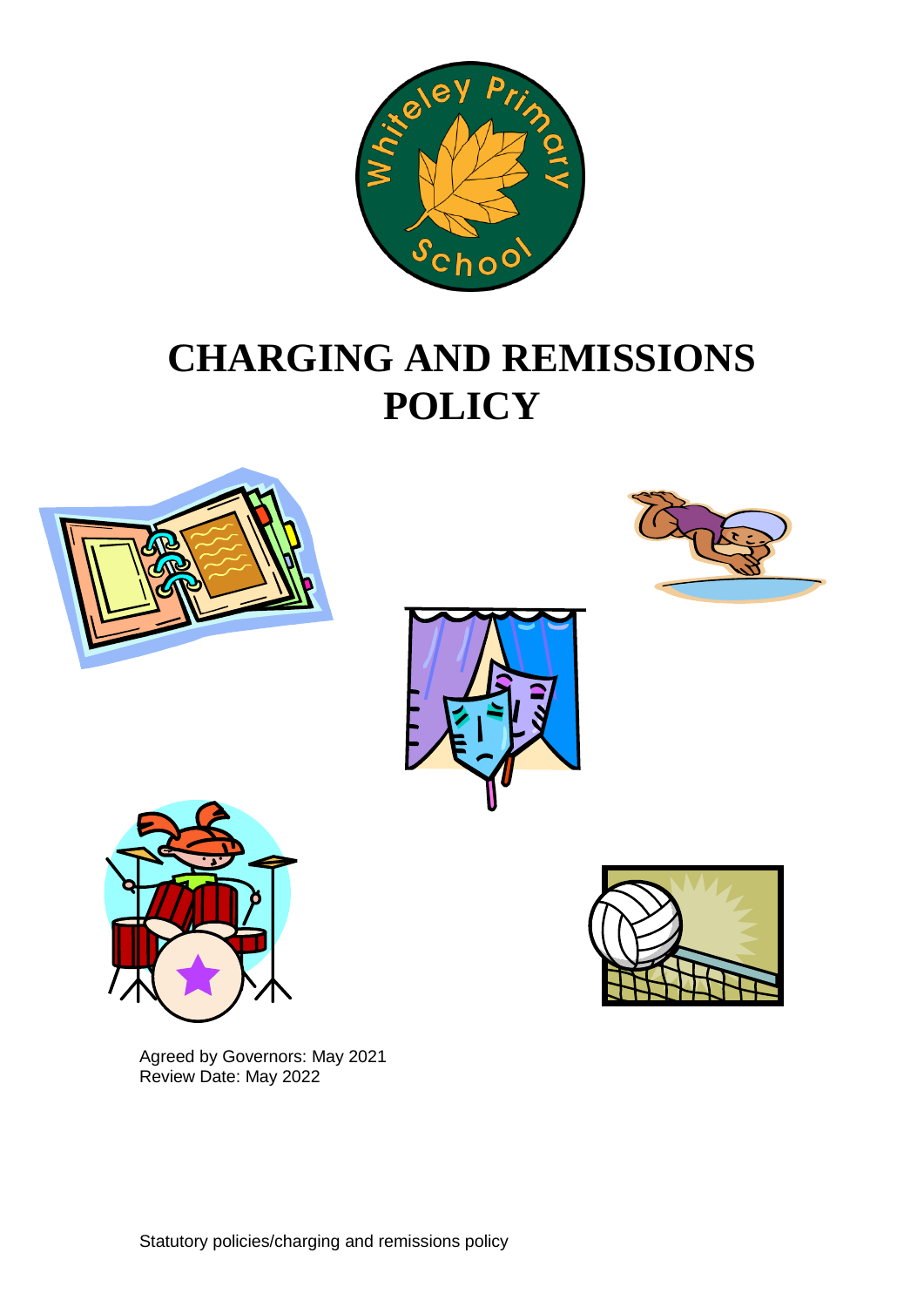## **CHARGING AND REMISSIONS POLICY FOR SCHOOL ACTIVITIES**

## **Contents Page**:

| Education                            | Page 2 |
|--------------------------------------|--------|
| <b>Voluntary Contributions</b>       | Page 2 |
| Optional extras                      | Page 3 |
| Residential trips                    | Page 3 |
| Music tuition                        | Page 4 |
| Transport                            | Page 4 |
| Education partly during school hours | Page 4 |
| Remissions policy                    | Page 5 |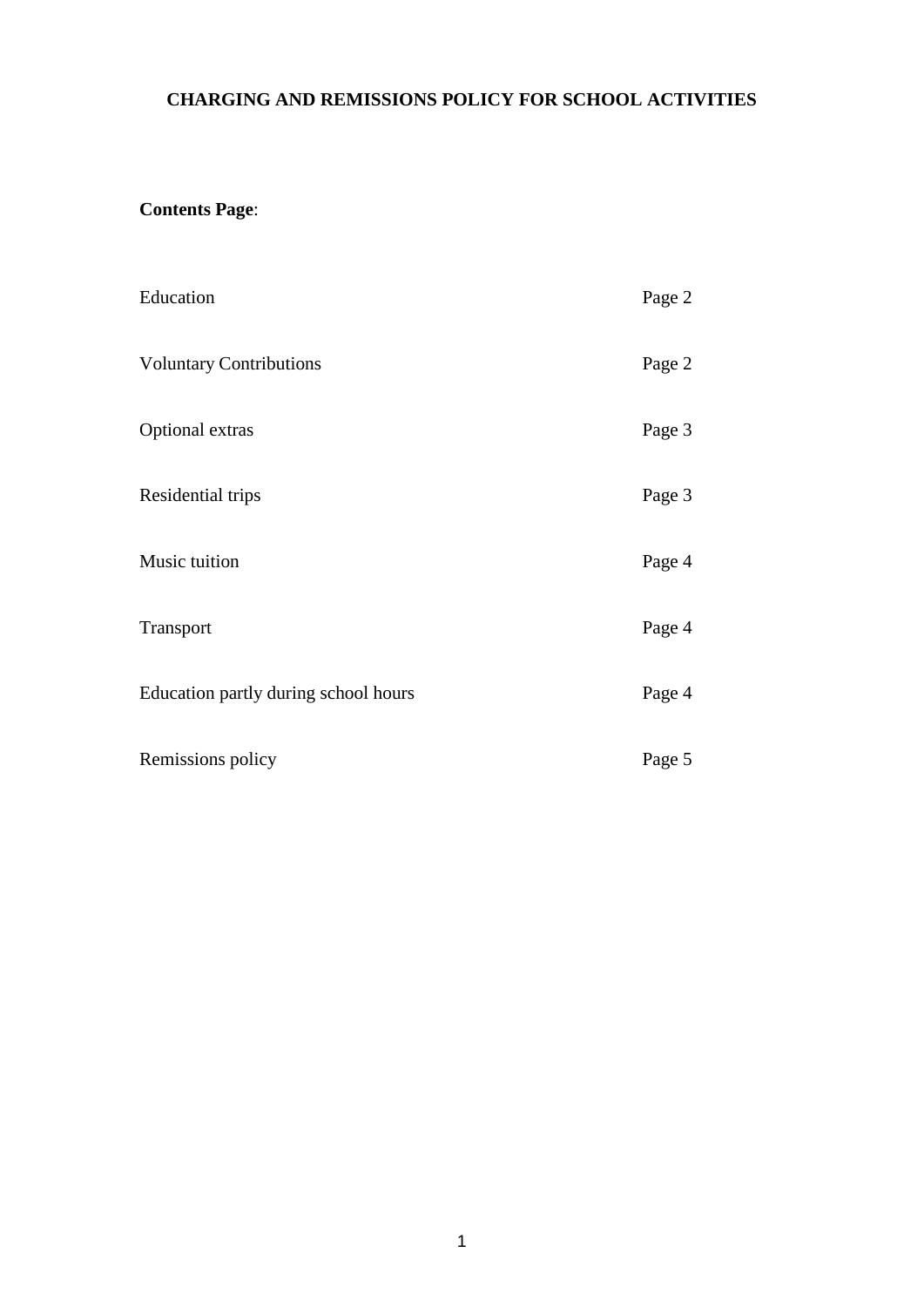## **CHARGING FOR SCHOOL ACTIVITIES**

## **Introduction**

Sections 449-462 of the Education Act 1996 set out the law on charging for school activities, in schools maintained by local education authorities in England. This policy accurately reflects the terms of the Education Act 1996.

No charges can be made to parents unless the governors have drawn up a charging policy.

## **Education**

Schools cannot charge for:

- education provided during school hours (including the supply of any materials, books, instruments or other equipment);
- education provided outside school hours if it is part of the National Curriculum or part of religious education;
- tuition for pupils learning to play musical instruments if the tuition is required as part of the National Curriculum, or part of a syllabus for a prescribed public examination that the pupil is being prepared for at the school, or part of religious education;

#### **Schools can charge for:**

- any materials, books, instruments, or equipment, where the child's parent wishes them to own them;
- Optional Extras. (See page 3)
- Music Tuition, in limited circumstances. (see page 4)

## **Voluntary Contributions**

*Nothing in legislation prevents a school from asking for voluntary contributions to benefit the school or any school activities. If the activity cannot be funded without voluntary contributions, the governing body or head teacher should make this clear to parents at the outset. The governing body or head teacher should also make it clear to parents that there is no obligation to make any contribution. It is also important to note that no child should be excluded from an activity simply because his parents are unwilling or unable to pay. If insufficient voluntary contributions are raised to fund a trip, then it must be cancelled.*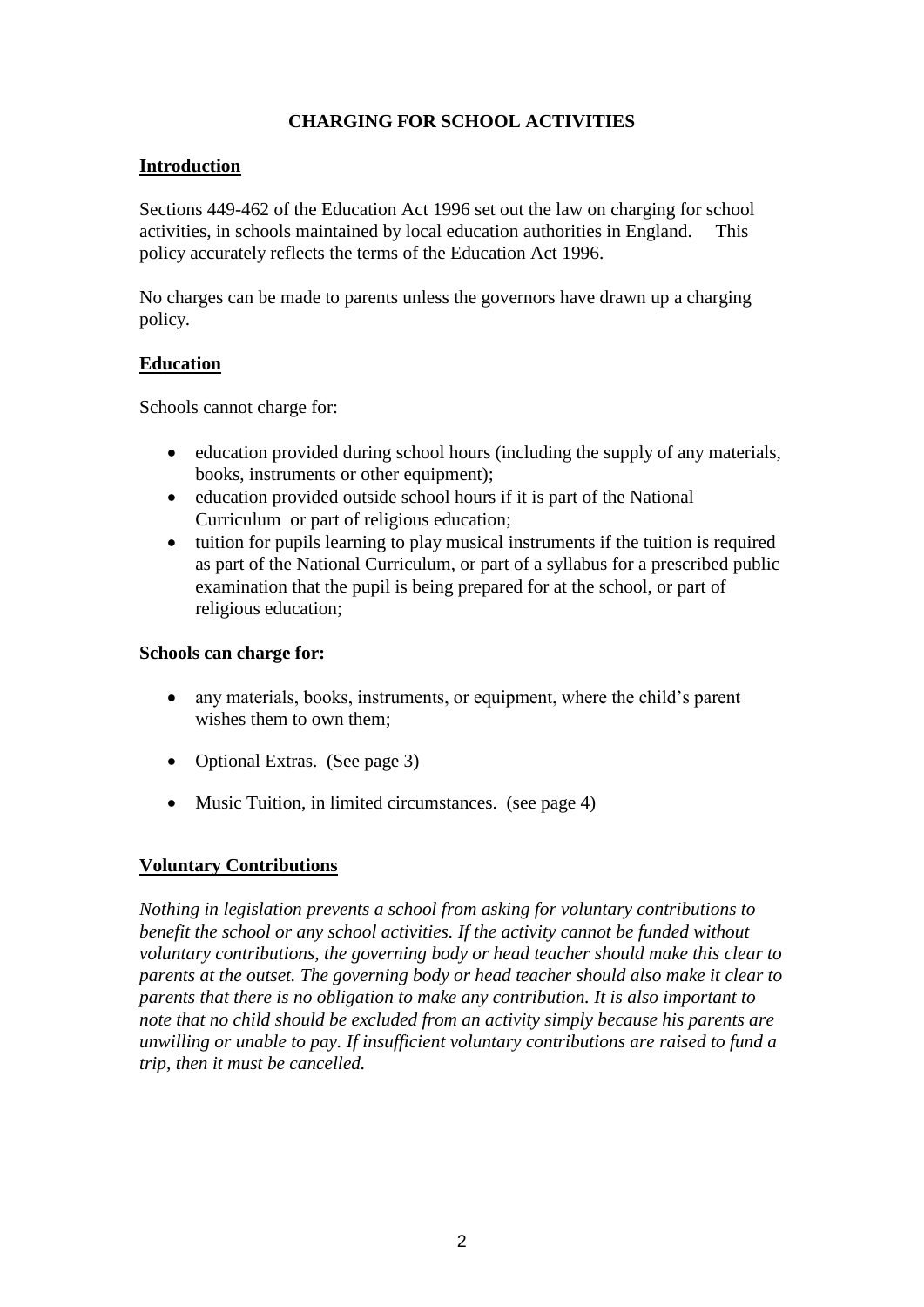## **Optional Extras**

Charges may be made for some activities that are known as "optional extras". Where an optional extra is being provided, a charge can be made for providing materials, books, instruments, or equipment. **Optional extras are**:

- education provided outside of school time that is not:
	- a) part of the National Curriculum;
	- b) part of religious education.
- transport that is not required to take the pupil to school, or to other premises where the local education authority/governing body have arranged for the pupil to be provided with education;
- board and lodging for a pupil on a residential trip;
- any materials, books, instruments, or equipment provided in connection with the optional extra;
- non-teaching staff:
- teaching staff engaged under contracts for services purely to provide an optional extra, this includes supply teachers engaged specifically to provide the optional extra;
- the cost, or a proportion of the costs, for teaching staff employed to provide tuition in playing a musical instrument, where the tuition is an optional extra.

Any charge made in respect of individual pupils may not exceed the actual cost of providing the optional extra activity, divided equally by the number of pupils participating. It may not therefore include an element of subsidy for any other pupils wishing to participate in the activity whose parents are unwilling or unable to pay the full charge. Furthermore in cases where a small proportion of the activity takes place during school hours the charge cannot include the cost of alternative provision for those pupils who do not wish to participate. Therefore no charge can be made for supply teachers to cover for those teachers who are absent from school accompanying pupils on a residential trip.

The charge cannot exceed the actual cost of providing the optional extra or the board and lodging.

Participation in any optional extra activity will be on the basis of parental choice and a willingness to meet the charges. Parental agreement is therefore a necessary prerequisite for the provision of an optional extra where charges will be made.

#### **Residential Trips**

Schools cannot charge for:

- education provided on any trip that takes place during school hours;
- education provided on any trip that takes place outside school hours if it is part of the National Curriculum, or part of religious education;
- Supply teachers to cover for those teachers who are absent from school accompanying pupils on a residential trip.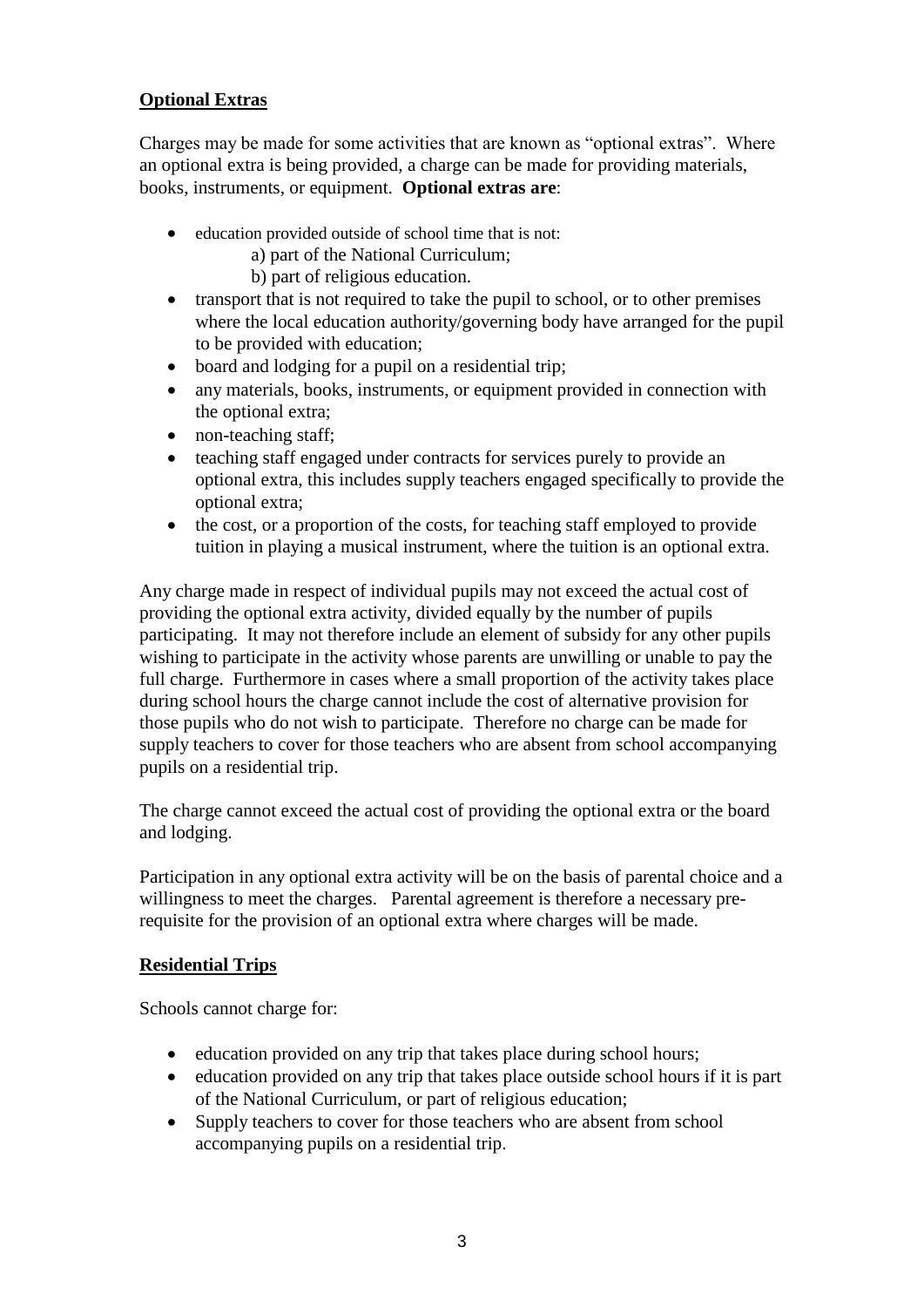Schools can charge for:

**board and lodging, but the charge must not exceed the actual cost.** 

When a school informs parents about a forthcoming trip, they should make it clear that parents who can prove they are in receipt of the following benefits will be exempt from paying the cost of board and lodging:

- Income Support;
- Income-based Jobseekers Allowance;
- Support under part VI of the Immigration and Asylum Act 1999;
- Child Tax Credit, provided that Working Tax Credit is not also received and the family's income (as assessed by the Inland Revenue) does not exceed the HMRC allowance for the current financial year.

If a parent is unwilling or unable to pay, their child must still be given an equal chance to go on the visit. Schools should make it clear to parents at the outset what their policy for allocating places on school trips will be.

## **Music Tuition**

Although the law states that all education provided during school hours must be free, music lessons are an exception to this rule. Charges may be made for tuition in playing a musical instrument, for either an individual pupil or small groups, provided that the teaching is not an essential part of either the National Curriculum, or part of a public examination syllabus that the pupil is being prepared for at the school.

The cost, or a proportion of the cost, for providing teaching staff for tuition in playing a musical instrument outside school hours can be charged, if the tuition is not part of the National Curriculum, or part of a public examination syllabus that the pupil is being prepared for at the school. This is a permitted optional extra.

## **Transport**

Schools cannot charge for:

- transporting registered pupils to or from the school premises, where the local education authority has a statutory obligation to provide transport;
- transporting registered pupils to other premises where the governing body or local education authority has arranged for pupils to be educated;
- transport provided in connection with an educational trip.

Can charge for:

• any other transport. This is a permitted optional extra.

## **Education partly inside or outside of school hours**

A charge can be made for an activity if it is not part of the National Curriculum and not part of religious education.